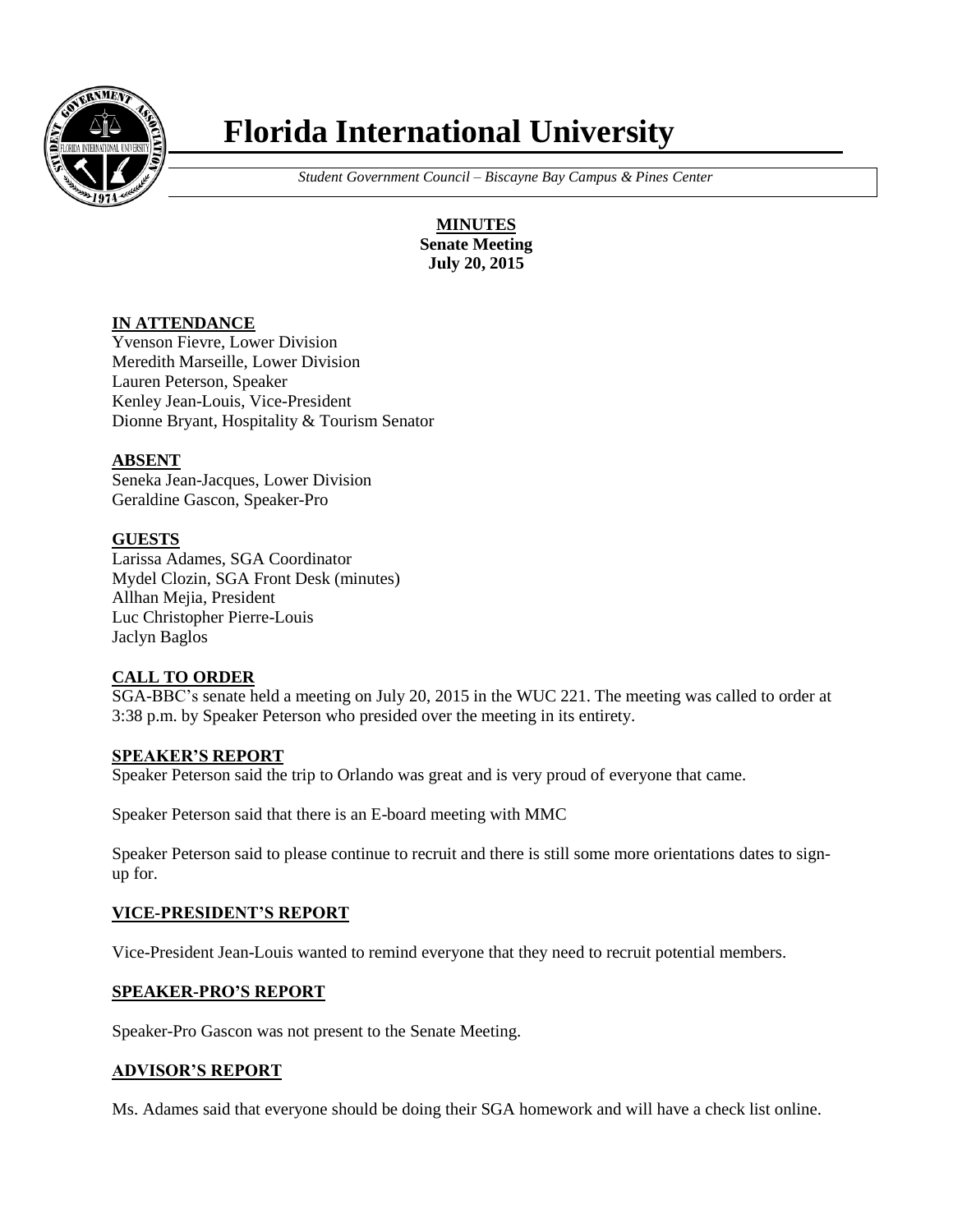Ms. Adames reminded everyone that August 2<sup>nd</sup> is SGA Wrap-up and breakfast/lunch will be provided. Also everyone will have to bring their binders from the retreat.

Ms.Adames reminded everyone that on August 23 is the Freshman Convocation and that SGA Day is on September 20.

#### **NEW BUSINESS**

#### **A. Appointments**

#### 1. **Jaclyn Baglos**

She is a Senior that transferred from Miami Dade and is eager to join.

Lower Division Senator Marseille moved to vote Jaclyn Events Coordinator, and Lower Division Senator Fievre Seconded.

Meredith-YES Dionne-YES Yvenson-YES Lauren-YES

Jaclyn was appointed as Events Coordinator.

#### **2. Luc Christopher Pierre-Louis**

He is a freshman that was involved in SGA in high School.

Lower Division Senator Marseille moved to vote Luc Lower Division Senator, and Lower Division Senator Fievre Seconded.

Meredith-YES Dionne-YES Yvenson-YES Lauren-YES

Luc was appointed as Lower Division Senator.

## **B. Emoluments**

President Mejia presented the 2015-2016 SGC emolument to the Senator.

Speaker Peterson asked if there is a motion to open discussion for the emolument.

Lower Division Senator Marseille move to open the discussion, and Lower Division Senator Fievre Seconded.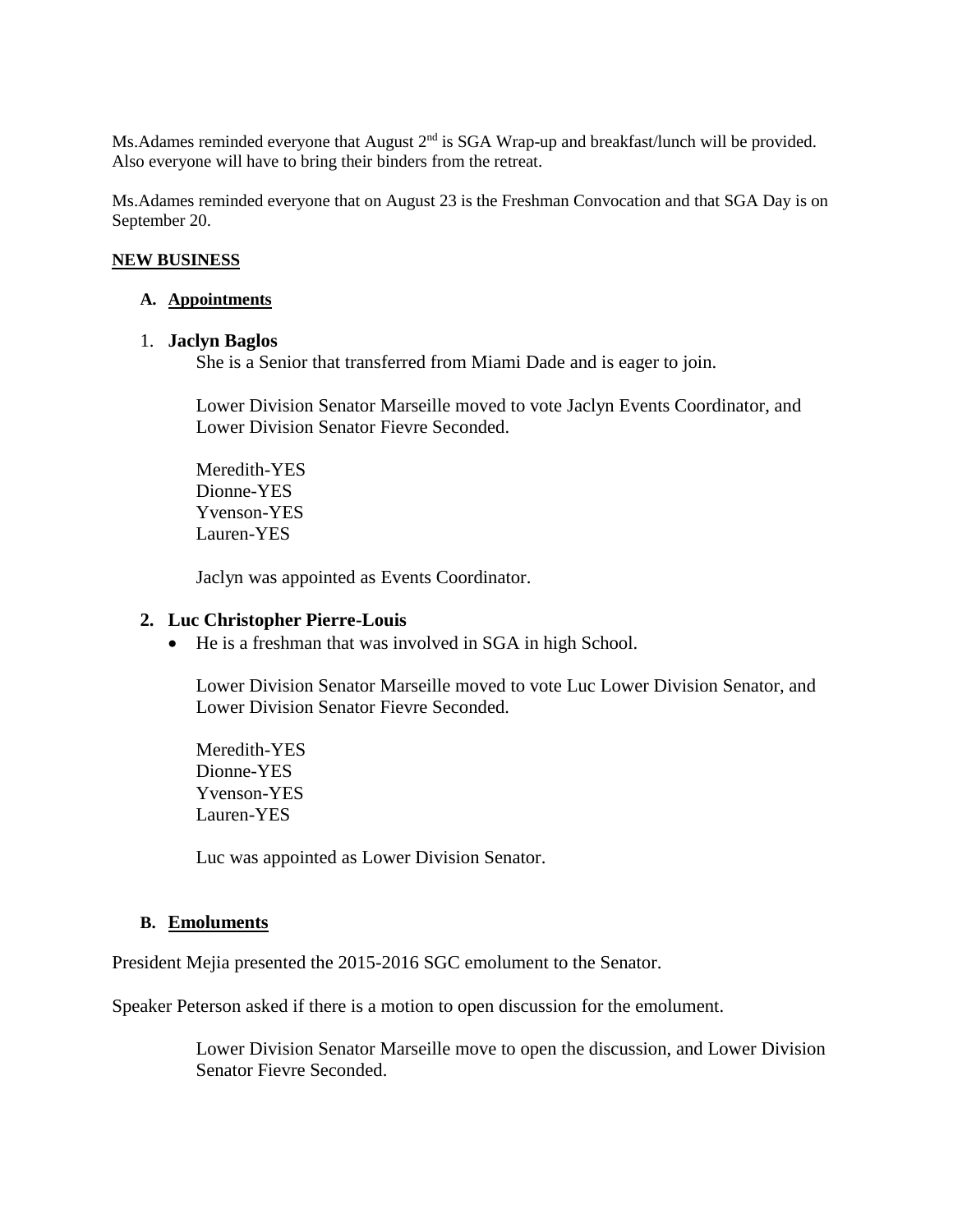Lower Division Senator Marseille asked if there was a deadline and if there was any other modification needed to be made.

President Mejia replied saying there was no further modifications needed to be made.

By unanimous decision, the 2015-2016 SGC Emolument were passed.

Speaker Peterson then closed the discussion of the emoluments.

Speaker Peterson asked if there was a bypass for the second reading of the emolument.

Lower Division Senator Fievre moved to bypass the second reading, and Lower Division Senator Merseille Second.

Meredith-YES Dionne-YES Yvenson-YES Luc - YES Lauren-YES

The motion to bypass the second reading was passed.

# **ANNOUNCEMENTS**

- Recruitment- Orientations on August 11, August 13, August 14
- Important Meeting Dates for Senators: July 29(W)
- SGA Kick-off: July 29th
- SGA Wrap-up: August 20th
- Freshman Convocation: August 23rd
- SGA Day- September 2nd

Speaker Peterson asked if anyone wanted to add the Chair Appointment to the Agenda

Lower Division Senator Fievre moved to add Chair Appointment to the Agenda, and Lower Division Senator Merseille Seconded.

By unanimous decision, the Chair Appointment was added to the Agenda.

Lower Division Senator Marseille moved to open Discussion about the Chair Position, and Lower Division Senator Pierre-Louis second.

By unanimous decision, the discussions were open about Chair Position.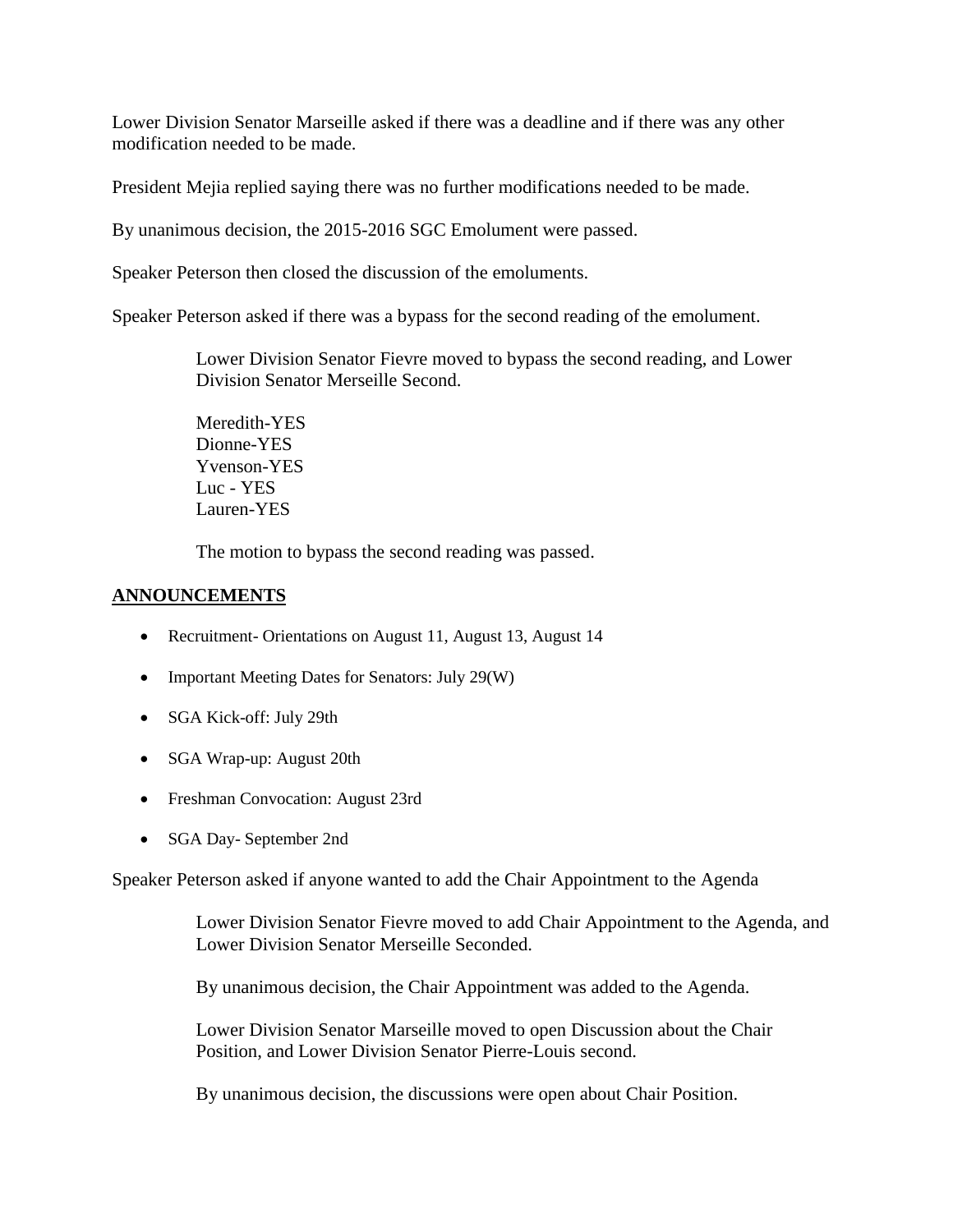Speaker Peterson reminded everyone that the Finance Chair Position is still open and to let her know if you are interested.

> Lower Division Senator Fievre to end Discussions and Lower Division Senator Marseille seconded.

By unanimous decision, the discussions were closed.

Speaker Peterson then opened up discussion for Nominations

Lower Division Senator Fievre moved to nominate himself to be appointed Rules, Legislation, and Judiciary.

Lower Division Senator Marseille move to approve Lower Division Senator Fievre nomination for Rules, Legislation, and Judiciary, and Lower Division Senator Pierre-Louis seconded.

Meredith-YES Dionne-YES Yvenson-YES Luc - YES Lauren-YES

By unanimous decision, the Lower Division Senator Fievre was appointed Rules, Legislation, and Judiciary.

Lower Division Senator Pierre-Louis move to nominate himself to be appointed Student Advocacy Committee Chair.

Hospitality & Tourism Senator Bryant move to approve Lower Division Senator Pierre-Louis's nomination, and Lower Division Senator Marseille seconded.

Meredith-YES Dionne-YES Yvenson-YES Luc - YES Lauren-YES

By unanimous decision, the Lower Division Senator Pierre-Louis was appointed Student Advocacy Committee Chair.

Lower Division Senator Fievre then nominated Lower Division Senator Marseille for Finance Chair, and she accepted that nomination.